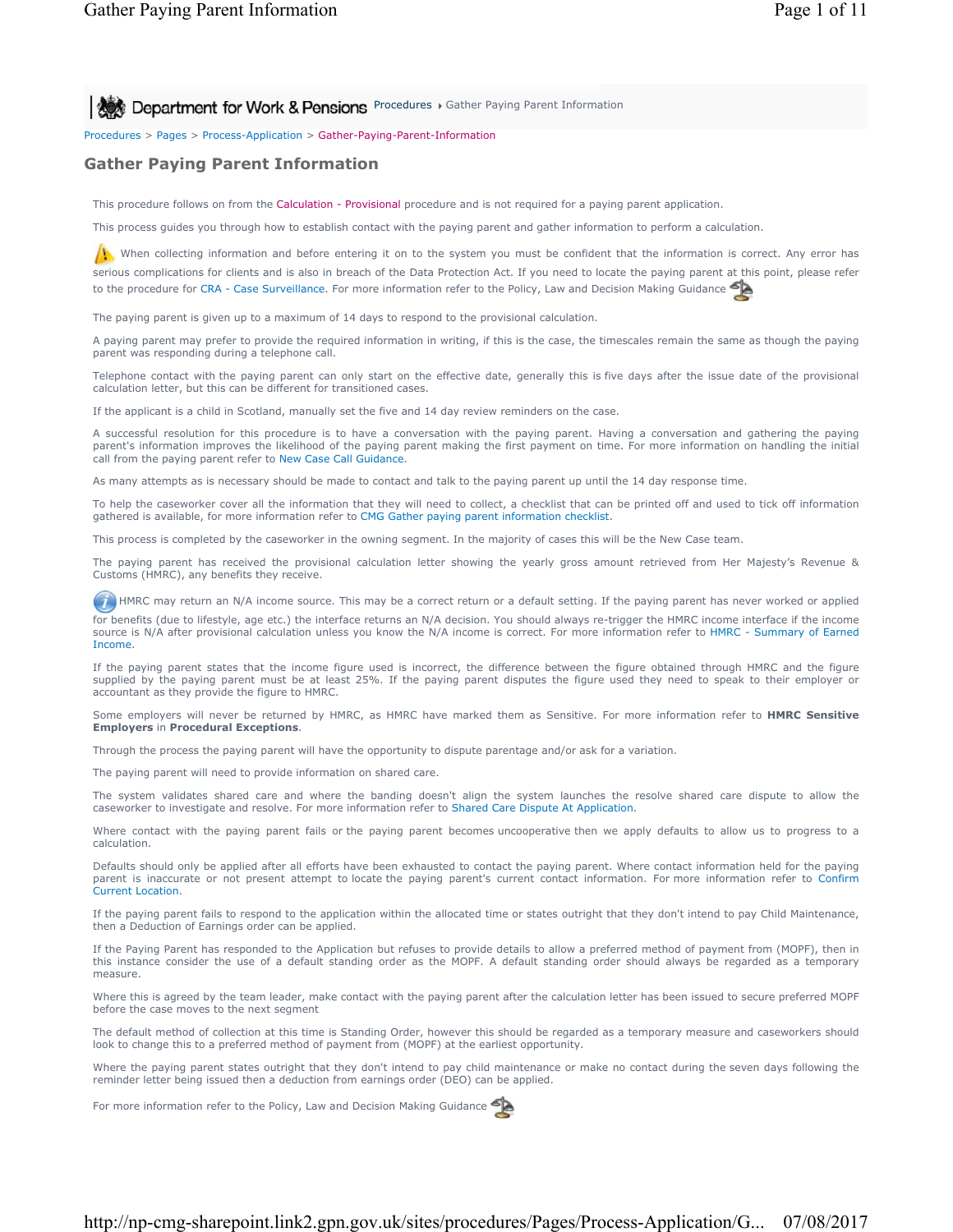

When speaking to clients always use the new terminology. For more information refer to the Terminology Changes.

This procedure uses the terms receiving parent and paying parent.

The receiving parent is the parent who receives or who is expected to receive child maintenance, known as the parent with care (PWC) or person with care (PeWC) on the system and in legislation. The paying parent is the parent who pays or who is expected to pay child maintenance, known as the non resident parent (NRP) on the system and in legislation.

#### Gather paying parent information timeline



#### Make contact with the paying parent

# **Make contact with the paying parent**

To help the caseworker cover all the information that they will need to collect, a checklist that can be printed off and used to tick off information gathered is available, for more information refer to CMG Gather paying parent information checklist.

Once a case is ready for the paying parent's information to be gathered, the receiving parent may contact the Child Maintenance Group to change their information or even ask for the application to close. In these circumstances the caseworker must create the relevant service request (SR) to progress the case. For more information refer to Changes at Application/New Case.

- 1. Before continuing with the gather process, determine whether the new application is either; a new case joining an existing casegroup, a new case as a result of proactive case closure or whether a note states that a workaround has been used to manually correct the initial effective date. For:
	- A new case joining an existing casegroup:
		- ■ Issue CMSL0039 to the paying parent and set the effective date based on the letter issue date. For more information on effective dates, refer to the policy, law and decision making guidance
	- A new case joining an existing casegroup that's arrears only, a new case as a result of proactive case closure and where notes state that the effective date has been changed as part of case closure:
		- If not already aligned, set the **annual review date** in the Mastercase view of the case to align with the new case effective date; eg the effective date of the new case is 20/08/2013, the annual review date is 20/08/2014
		- If not already aligned, set the **annual effective date** of the new case, eg new case effective date is 20/08/2013, the annual effective date will be 20/08/2013
- 2. When the provisional calculation (CMSL0039/0084) is generated on CMS2012, an outbound call activity generates with a due date of seven calendar days to allow the paying parent time to review the provisional calculation. Where the original application was made by a child in Scotland (CiS), manually create a **Wait** status to contact the paying parent seven calendar days after the provisional calculation.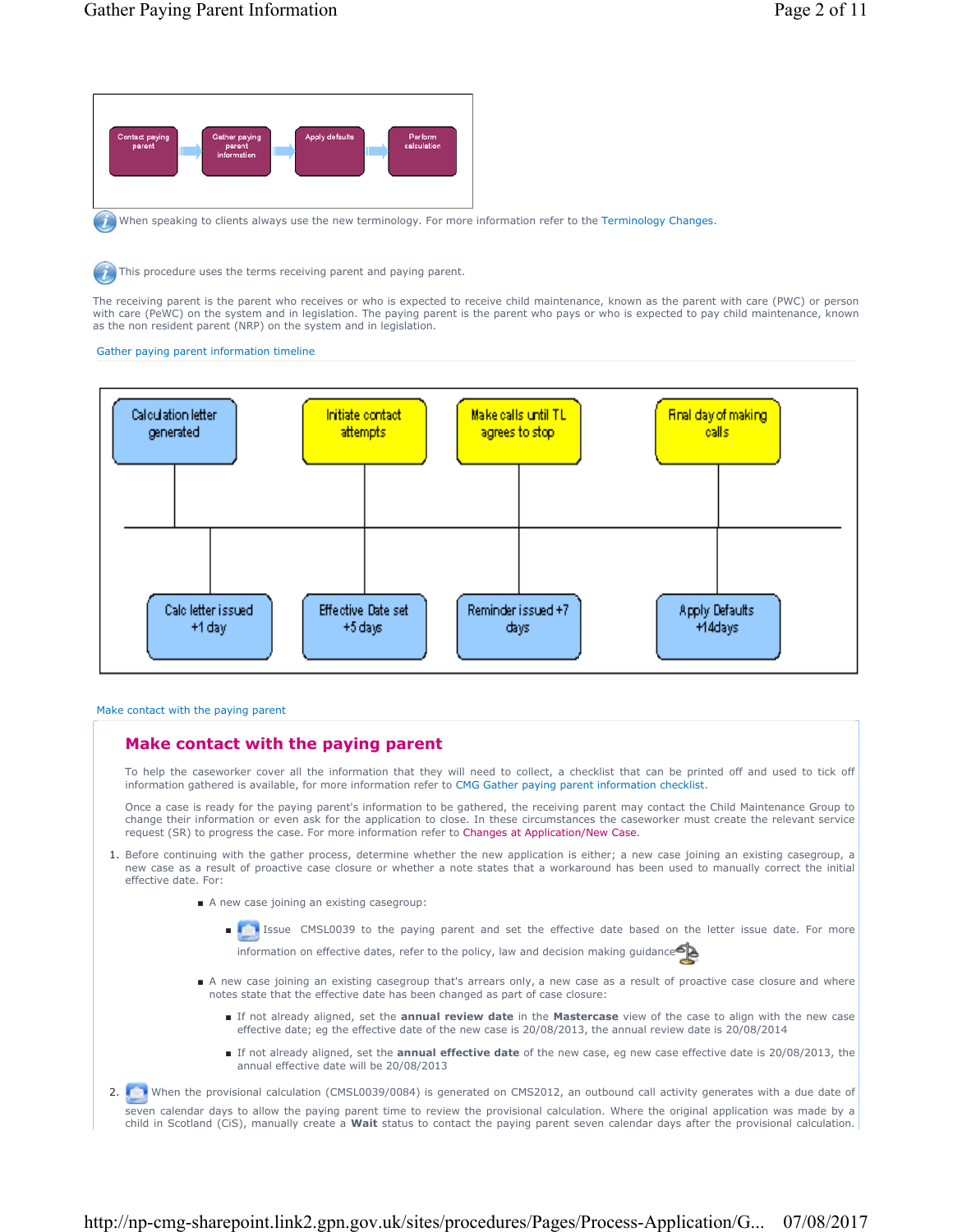The **Gather NRP information** SR will be blank. This SR serves as a reminder to the new segment that an application needs to be completed. The timeline highlights the required contact points.

- 3. Open the **Other Party Call** activity and confirm there is a contact telephone number for the paying parent, check:
	- Contact number field This number will have been provided either by CIS when the national insurance number (NINO) is verified or by the paying parent if they have other cases
	- **Notes** Number/s here will have been provided by the applicant

If no contact number is present attempt to obtain one by using all available trace tools, successfully. For more information on using locate tools refer to Confirm Current Location.

- 4. Check the HMRC return to see if it has a value of N/A against the income source, if this is the case, re-trigger the HMRC Interface, for more information refer to HMRC - Summary of Earned Income.
- 5. Complete the outstanding Method Of Payment (MOP) SR, For more information refer to Method of Payment To Set Up Initial.
- 6. Create an additional **outbound call activity** and set the due date for the day after the provisional calculation letter generated plus five calendar days. Due date will be one day before the system generated outbound activity call at **step 2**.

7. **Co** On the due date, open the Other Party Call activity from step 6 and contact the paying parent. Attempt making calls as many times as necessary, at different times of the day, check the applicants **Comments** in the **More info** tab for a preferred contact time. Keep attempting contact until you are satisfied that to continue call attempts will delay progression of the case. Once contact with the paying parent is established go to **Gather the information** Feedback

Refer to Security Check for further information on security checks prior to making a call.

 if no contact is made with paying parent, seven calendar days after the provisional calculation has generated, create a **Case Level**  8. activity to issue letter CMSL0080 as a reminder to the paying parent. Where the applicant is a Child in Scotland (CiS) manually create a **call back activity** with a wait of seven calendar days.

9. Where CMSL0080 has been issued select the Open Generated Document button and view CMSL0080, confirming the post date shown on CMSL0080.

CMSL0080 may not be available to view until the next working day.

10. Continue to attempt to contact the paying parent for a further seven calendar days (after the date shown on CMSL0080 identified at **step 9)** repeating the steps taken so far including further attempts to locate a contact number for the paying parent. Where a phone number wasn't located or there's been no success on the number provided or gathered, use the locate tools as used in **step 3**. If after the further seven days there has been no response from the paying parent go to **Applying defaults** to set defaults and progress the case.

#### Gather the information

# **Gather the information**

If the paying parent becomes un-cooperative and/or no longer responds to requests for information at any point in the process, go to Applying defaults to apply defaults to the case.

 $\Lambda$  During the call the paying parent indicates that they are making payments still on a 1993/2003 scheme case with the named receiving parent, check the case to confirm whether the Data Warehouse look up has been triggered, where it hasn't, refer the case to the Applications Dual Liability single point of contact (SPOC).

- 1. Select the Case number hyperlink and Contacts to confirm the paying parent's identity using information currently held:
	- National insurance number (NINO)
	- Postcode
	- Date of birth
	- OC date of birth
	- Scheme client identification number (SCIN)
- 2. Confirm if the paying parent has an alias, record this in the **Known As** field. Confirm with the paying parent whether they wish to receive correspondence from CMG using their legal name held on CIS or their **Known As** name. If the paying parent is happy to receive correspondence and for correspondence to be sent to the other party with their legal CIS name, continue with the process as normal. If the paying parent wishes their Known As name to be used for all correspondence, suppress outbound contact by following Outbound Contact -Suppress and mark the case as sensitive, refer to Personal Interest Register.

 $U$ If not already present add the paying parent's gender when entering the details on to the system, doing this allows the system to include gender specific text in future letters.

Inform the paying parent that although their **Known As** name will be used for all correspondence, should there be need to take legal enforcement action we may be required to use their legal name in any relevant documentation.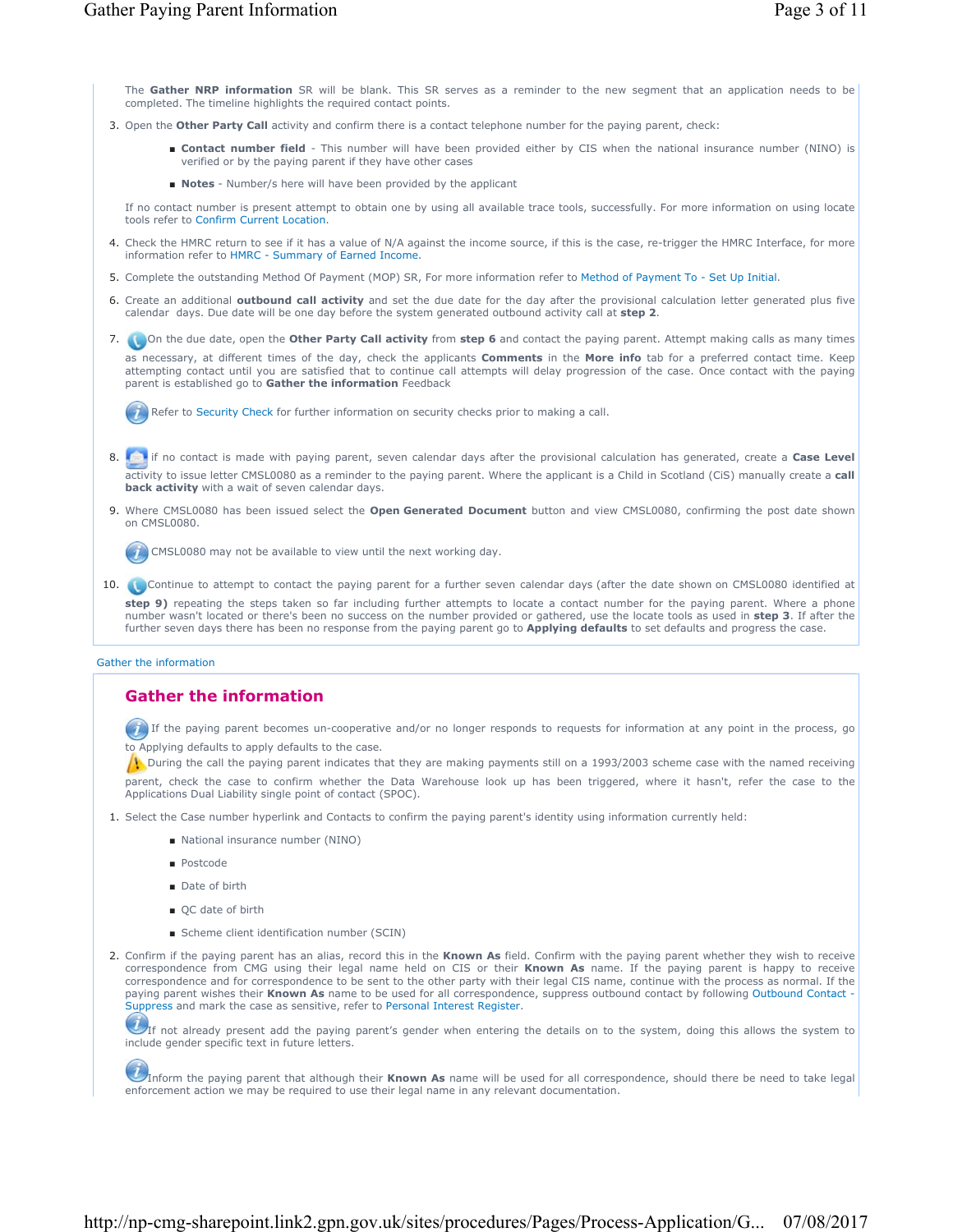# **Confirm contact, address details and special requirements**

3. Confirm and record in the designated field, a contact telephone number for the paying parent along with a preferred calling time. Notify the client that you have recorded the preferred contact time, however we may also attempt calls at different times of the day. Where the paying parent provides a mobile number or confirms a mobile number provided by the receiving parent, confirm whether the paying parent is happy to receive text messages from us. If the payimg parent agrees to text messaging the Welcome Pack SMS can be issued. Remind the client it is their responsibility to keep the SCIn safe and loos or disclosure should be reported to us without delay. Telephone is the assumed contact preference for CMS2012. Only record an alternative (eg Letter) if the client requests this, otherwise leave this field blank. For more information on the SMS service refer to SMS Text. For more information on setting the client as **Opt In/Opt Out of SMS Text** refer to Change - Contact Details.

Where no mobile number is provided, the client will need to be set as **Opted Out of the SMS Service**. This will prevent future errors generating.

Confirm the paying parent's address, go to the **Case** and select the **Eligibility** tab and check if the habitual residence box is ticked, if the 4. address is marked as not habitually resident confirm that the paying parent is considered to be habitually resident. If they are not, update the paying parent's address and look to close the case. For more information refer to Change - Address. For more information refer to the Policy, Law and Decision Making Guidance

If the country code for the address is set as Wales set the Language preference to Welsh if requested by the client.

# **Answerphone message**

5. Confirm with the client if they are happy that we leave a more specific answerphone messages by following the script below:

When I call you again, if you're not available, would it be okay if I left you a message which will advise I am calling from the Child Maintenance Service giving you an update to prevent you having to call us back? We will not leave case specific details in the message but where appropriate a letter providing full information will follow a few days later.

I see we have your home/mobile [detail as appropriate] number(s) listed. Which number are you happy for us to leave a message on? Please inform us if you prefer that we did not do this in future.

- 6. Information on preferred contact times and CMS specific answerphone messages can be recorded by creating an Activity Record at contact level with a start date of 01/01/2035. Record the preferred contact times within the description field in the format of 24hr clock. If the client would like to be left CMS specific answerphone messages please input the codes below into the activity alongside the preferred contact times:
	- For home telephone number enter code **answerphone01**
	- For mobile telephone number enter code **answerphone02**

Scripts for leaving CMS specific answerphone messages can be found in Call - Overview Making a Call

This activity will always appear at the top of the activities tab making it easier for caseworkers to locate the preferred times.

7. Confirm whether the paying parent has any special requirements such as requiring braille letters or hard of hearing and refer to the relevant procedure for guidance eg Letters (outbound) - Alternative formats or Change - Contact Preferences.

If the client specifically asks to be spoken to in Welsh, record in the **Contact Notes** "Welsh Language Service requested". Suppress

outbound contact as all welsh letters will need to be sent off system, for more information refer to Outbound Contact - Suppress and Letters (Outbound) - Contingency Summary. Email the clients SCIN and NINO to CM Welsh language contact list, this will allow the Welsh contact list SPOC to add the clients details to the **Welsh Contact List**.

### **Set up security details**

8. Set up the paying parent's security details. For more information refer to Security - Set Up.

### **Maintenance order confirmation**

9. Confirm with the paying parent whether a maintenance order is in place for the QC/s. For more information on recording maintenance orders refer to Maintenance Orders Overview.

## **Review calculation and employment/income information**

- 10. Review the Indicative Calculation, which is within the Perform Calculation SR that has Indicative as the Sub Area. Select the **Liability Calculation** screen and then the Calculation Breakdown multi value group (MVG) button, to view a detailed breakdown of the calculation. Explain the calculation to the paying parent and what information is likely to affect the liability. Explain the calculation will be reviewed annually using HMRC income where available. If the paying parent advises:
	- That their employment details have changed, for more information refer to Change Income
	- That they are unemployed and not in receipt of benefits, for more information refer to Change Employment Status
	- If the paying parent's calculation is set as £0.00 income go to **step 13**.

If a client queries the income figure, explain we worked out their gross weekly income using information that the client, their employer

or a third party (such as their accountant) gave to HMRC. HMRC only hold the income they receive from these sources - nothing more. If they have a concern about the accuracy of the information, they should speak to their employer or third party contact (accountant) about the accuracy of the data as HMRC only react to changes from these sources.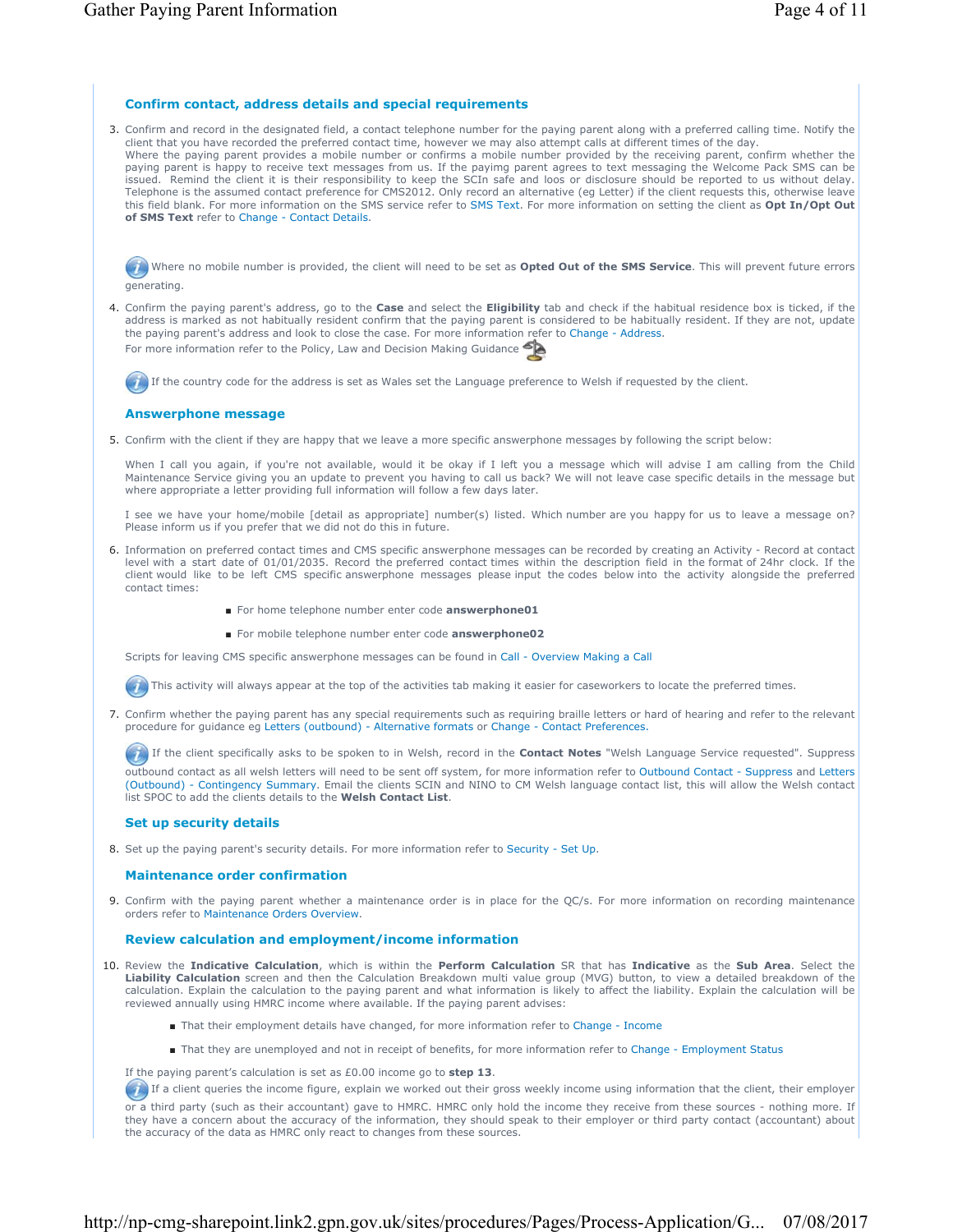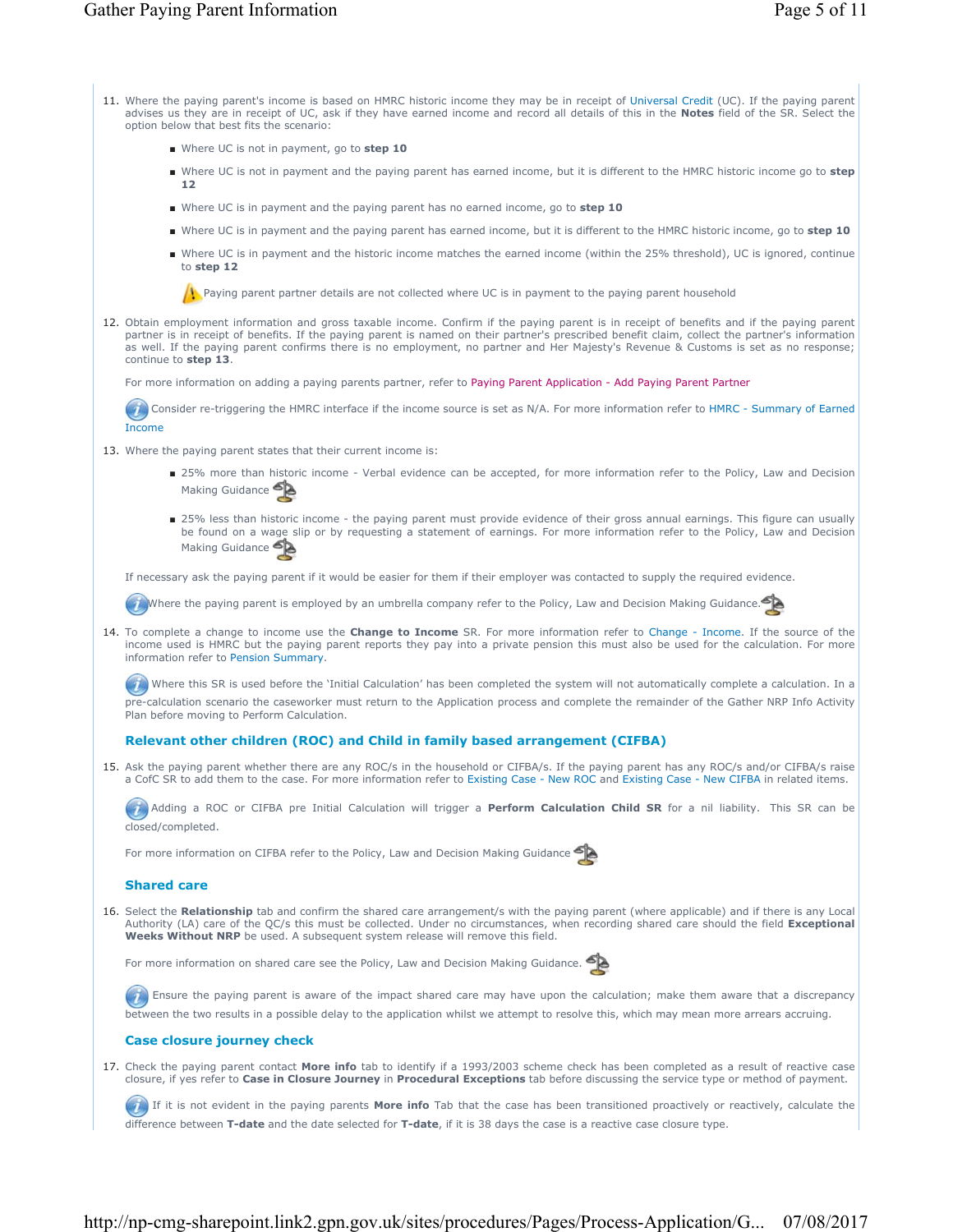# **Discuss service types and the effects of charging**

18. Advise the paying parent of the different service types available to help inform their service type decision:

## **Direct pay:**

- Direct pay is where clients manage payments directly between themselves once we've worked out a child maintenance amount.
- Where domestic violence has not been declared, we expect clients to work together to make the arrangement work or the case may be moved to the collect and pay service and collection charges will apply. For more information refer to Transfer Data Between Clients. We will issue a schedule of when payments should be made.
- Inform the client that it will be a statutory liability, which means that it will be a set amount calculated by the Child Maintenance Service.
- Clients need to arrange payments between themselves ensuring the payment schedule is met. If the payment date on the schedule isn't suitable, advise the paying parent that they must contact us to amend the payment schedule, rather than pay late.
- If the paying parent has a change to their circumstances, they must tell us straight away and continue to the make the payments from their latest payment schedule until the change has been applied.
- Failure to make the payment on time will result in the service type being changed to collect and pay.
- Clients must keep a traceable record of payments made. This will help resolve any dispute of payments made at a future date. If payments are reported as missed and we are unable to confirm that payment was made, we will assume no payment was made and will move quickly to change the service type to collect and pay.
- We can transfer bank details and other personal information to help facilitate the arrangement. For more information refer to Transfer Data Between Clients. If either party has any concerns about maintaining direct pay with regards to the other party finding out their location from the sort code, inform them many banks and building societies offer accounts that use a 'central' or 'national' sort code instead of one linked to the local branch where the account was opened. This means that the account details won't give any clue about where the client lives. Clients can also receive payment through money transfer services such as PayPal or Moneygram. For more information refer to the Policy, Law and Decision Making Guidance

#### **Collect and pay**:

- Collect and pay is where CMS calculate child maintenance liability and collects payments from the paying parent and passes them onto the receiving parent.
- Explain the charges associated with collect and pay. For more information, refer to Collection Fees Summary.
- The clients may not get their preferred service type; explain we will contact the receiving parent to ask for their preferred service type. If they select direct pay, the paying parent will be given the opportunity to make payments before considering changing to collect and pay.
- We will contact the client again when a full decision has been made about the service type.

 Direct pay is not suitable for everyone. You must provide information around particular service types, providing unbiased advice to allow the clients to make an informed decision that is suitable for their own individual circumstances.

- 19. Confirm the paying parent's preferred service type. Use the Collection Fee Calculator to provide the paying parent an estimate of what charging might mean for them. For more information refer to the Service Type Guide.
- 20. Where the paying and receiving parents have the same preferred service type, this will be set as agreed with both clients. Update the **Service Type** field as **Direct Pay**. Confirm the preferred frequency and payment date with the paying parent. Update the **NRP Service Type Decision**, **Payment Frequency** and **Payment Date** fields on the case **More info** tab.

If the paying parent has an existing arrears only case with the same receiving parent, the service types for each case must be the sam

Where the preferred **service type** isn't set as **Direct Pay**, one of the following will need to be set:

- Paying parent requests direct pay, receiving parent requests collect and pay; as this is a new case with no history there isn't evidence to suggest the paying parent is unlikely to pay. The service type will be set as direct pay. Update the **Service Type**  field as **Direct Pay.** Confirm the preferred frequency and payment date with the paying parent. Update the **NRP Service Type Decision**, the **Payment Frequency** and **Payment Date** fields on the case **More info** tab
- Receiving parent requests direct pay, paying parent requests collect and pay; the service type will be set as direct pay. Explain the benefits of direct pay. Update the **Service Type** field as **Direct Pay.** Confirm the preferred frequency and payment date with the paying parent. Update the **NRP Service Type Decision**, **Payment Frequency** and **Payment Date** fields on the case **More info** tab

Where there isn't any contact between the clients, remember we can pass on certain contact details. For more information refer to Transfer Data Between Clients

■ Both clients request collect and pay; the service type will be set as collect and pay. Explain the impact of charging and the benefits of direct pay. Update the **Service Type** field as **Collect and Pay**

Where the **service type** is set as **Collect and Pay**, make sure the paying parent knows that any payments that are missed will affect their ability to request direct pay in future. Update the service type within the **Case Overview** and the **NRP Unlikely to Pay Details** within the **Case More Info** tab.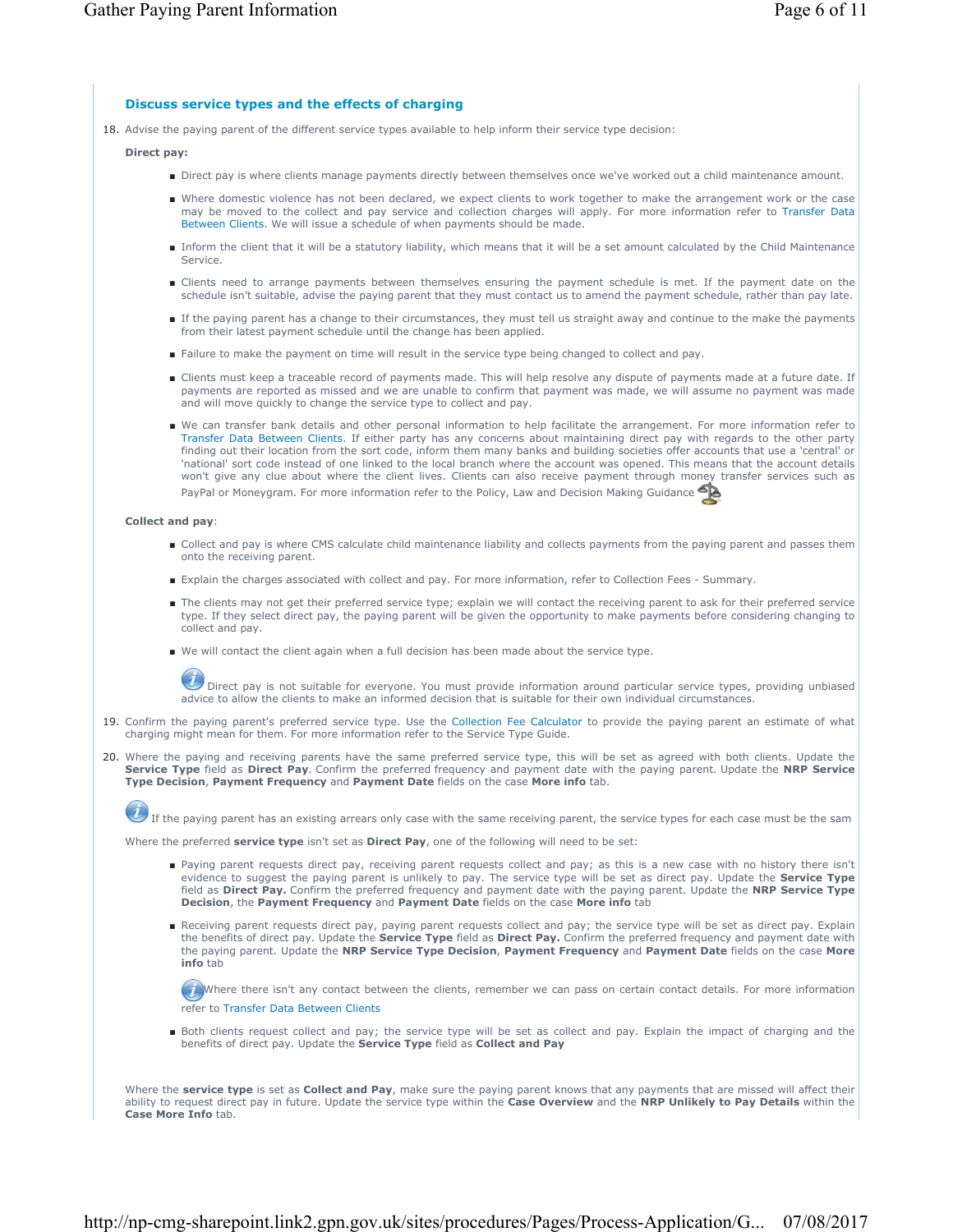

Where the paying parent does not specify a preferred service type, enter the **NRP Service Type** as **No Service Type** or **Calc and** 

**Collection** and leave the **Case Service Type** blank. In cases where the **Master Case** has two cases, a 2012 Scheme case and a Transition case, the **Case Service Type** is blank on the Transition Case. The **Case Service Type** should be populated on the 2012 Scheme case. When the **Evaluate Shared Care** button is selected a validation message will be presented to populate the **Case Service Type** for the Transition case manually to proceed with the case.

## **Collect method of payment from (MOPF)**

- 21. Collect the paying parent's MOPF information. Skip this step if the **Service Type** is set as **Direct Pay**. If the paying parent refuses to set up a MOPF or refuses to pay; complete one of the following:
	- Paying parent refuses to set up a MOPF = Set the MOPF as default standing order
	- Paying parent refuses to pay = Impose a Deductions from Earnings Order (DEO) and follow the steps in Wilful Refusal/Culpable Neglect. To set up the DEO refer to DEO - self selected - Set up.

There may be occasions where the paying parent wants to see a calculation first before setting a MOPF, for more information refer to **Paying parent requests calculation first** in **Procedural Exceptions**.

For more information refer to Method Of Payment From - Set Up Initial and the Policy, Law and Decision Making Guidance

A default standing order should only be considered as a temporary MOPF and should look to be replaced at the earliest opportunity. For

more information on Default Standing Orders refer to Policy, Law and Decision Making Guidance

### **Equality and diversity questions**

22. Ask the paying parent the equality and diversity questions on the More Info tab. It is a requirement to ask these questions however the paying parent is under no obligation to answer. Not answering these questions doesn't prevent the application from continuing.

### **Consider variations**

23. During the course of gathering information from the paying parent, it may become apparent the paying parent may qualify for a variation. For more information refer to Variation - Special Expense / Variation - Additional Income.

### **Default standing order signoff**

24. Where the MOPF has been set as a Default Standing Order, complete the DSO Team Leader Sign Off form and pass it to your team leader. Your team leader must sign the form and update the **paying parent contact notes.** Default Standing Order can only be set where Team Leader approval is given. Team Leaders must retain the form for 14 months complying with the normal DWP Data Retention guidance.

When completing the DSO Team Leader Sign Off form, in the **case field** record the **master case number**.

## **Confirm parentage**

- Confirm whether the paying parent accepts parentage for the QC/s held on the system. Record the response against the QC/s in the **case**  25. **contact** view:
	- If the paying parent disputes parentage of the only QC, save the record to create the Parentage Dispute SR. Complete the information gathering but don't progress to initial calculation until the parentage dispute is resolved
	- If the paying parent disputes parentage against a QC but other QC/s are also included in the application, log a parentage dispute and continue with the information gathering, the application can continue for any non - disputed qualifying child/ren alongside<br>the disputed parentage. The initial calculation can also be completed, once the parentage disp either be removed or the initial calculation revised

If the paying parent wishes to dispute parentage for more than one qualifying child (QC) raise a different service request for each QC. For more information refer to Parentage Dispute - Log.

26. Update the activity plan for the case, confirming that all the required points have been completed. Where there is a dead letter office (DLO) address recorded against the residential address and a correspondence address recorded against the paying parent. Create a **To Do**  activity in the **Gather NRP Information** SR and update the **description** field with **Attempt to obtain a confirmed Permanent Residential Address** and set a **Due Date** set for six months so that the DLO can be reviewed later.

### **Generate initial calculation**

- 27. Ensure that all additional SR/s, where required are completed and then close the **Gather NRP Information** SR by setting the following:
	- **Status = Closed**
	- **Sub Status = Completed**
- 28. The case is ready for the initial calculation. For more information refer to Calculation Initial. The calculation process can continue even if the Paying Parent is disputing parentage of one of the QCs as this QC won't be included in the application. Once parentage is either proved or disproved the calculation may be revised. Remind the Paying Parent of the start date of their liability and the fact their child maintenance liability will be backdated to this date. Advise the Paying Parent to put money aside to cover the period of time from the start of the liability to the day the promise to pay schedule is arranged. Advise the Paying Parent that any maintenance which has accrued prior to the first payment is due and request a credit or debit card payment. It is possible, but not a preferred process, to negotiate and pay the money in instalments via a payment plan. For more information see Credit/Debit card - One Off Payment.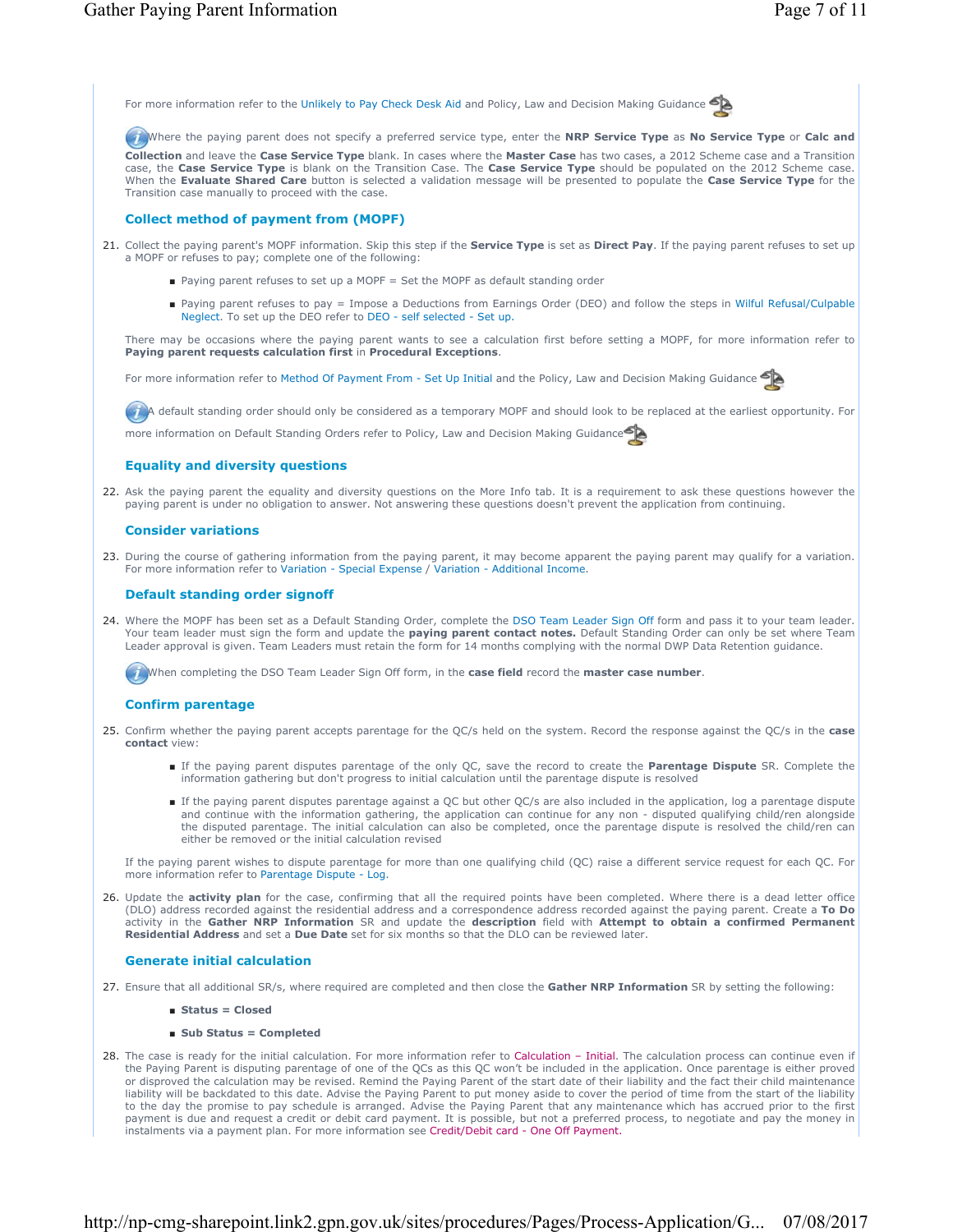$\Lambda$  Check that the system has set the correct effective date, where the effective date is determined to be incorrect, raise an incident. For

more information on effective dates refer to the policy, law and decision making guidance.

**Explain to clients that they can manage their account quickly and easily with the Child Maintenance Service's safe and secure self** service website. Clients can log on any time to check when their next payment is due, view payment history, make a payment or update information about their account. For further information, refer to Client Self Service.

#### Applying defaults

# **Apply Defaults**

- 1. Continue to aim to establish telephone contact with the paying parent. Attempt making calls as many times as necessary, at all different times of the day. Look for additional contact numbers by using the trace tools. On the 14th day after the provisional calculation has been issued, attempt an outbound call to the paying parent. If the paying parent responds go to **step 10**. For more information on using trace tools refer to Confirm Current Location
- 2. Wait for the Apply Defaults activity to expire (one day after), ensuring a full 7 days has been allowed since the date of issue shown on CMSL0080.

The Apply Defaults activity is within the Activities view at case level. This will not generate within the Gather NRP Information SR.

- 3. The system will set the paying parents service type to that of the receiving parents. If the service type is:
	- Calc and Collect Go to step 4
	- Direct Pay Go to step 6

Contact the receiving parent and advise that due to no contact from the paying parent, a deduction of earnings order (DEO) will be applied to obtain payments, if the paying parent is employed and the employer is known. Where the service type is set as **Direct Pay**, advise the receiving parent that this will remain and a DEO won't be applied unless they wish to change the service type to calculation and collection.

The paying parent will have already been advised of potential for a DEO to be applied when the CMSL0039/0084 was issued at the provisional calculation stage.

4. Create the Set Up Initial MOPF SR, use the table below to determine the correct MOPF. Where the paying parent is in receipt of a prescribed benefit, the MOPF will be set as a deduction from benefit (DFB). For more information refer to Method Of Payment From - Set Up Initial:

| <b>Wilful Refusal DEO</b>                                                                                                                                                                                                                                                          | <b>Default Standing Order</b>                                                                                                                                                                                                |
|------------------------------------------------------------------------------------------------------------------------------------------------------------------------------------------------------------------------------------------------------------------------------------|------------------------------------------------------------------------------------------------------------------------------------------------------------------------------------------------------------------------------|
| ■ Where the paying parent has clearly stated that they have<br>no intention of paying<br>Where there has been no contact from the paying parent<br>$\blacksquare$ Where there has been contact with the paying parent and<br>the paying parent hasn't responded to further contact | ■ Paying Parent won't provide a MOPF until after the initial<br>calculation<br>■ When adding a DEO for Wilful Refusal and a DEO can't be<br>implemented at that time<br>In this instance the Desire for DEO flag must be set |

When the DEO is being applied due to Wilful Refusal, apply the DEO Enforcement Charge. For more information refer to Enforcement Charge - Apply. Select the **Charges** tab from the **More View** tab drop down from the **Method of Payment From DEO SR**.

Wilful refusal is a discretionary decision and must be recorded as an **Instance**, for further information on recording an **Instance** refer to Wilful Refusual/Culpable neglect.

Applying a DEO for wilful refusal is a discretionary decision, this includes making a Welfare of the Child Decision, for more information on

discretionary decisions including a verbatim statement to record in **Notes** refer to the Policy, Law and Decision Making Guidance . Refer to DEO - self selected - Set up.

5. Where the MOPF has been set as a Default Standing Order, complete the DSO Team Leader Sign Off form and pass it to your team leader. Once your team leader signs the form and update the paying parent **contact** notes, continue with applying the defaults. Default Standing Order can only be set where Team Leader approval is given. Team Leaders must retain the form for 14 months complying with the normal DWP Data Retention guidance.

When completing the DSO Team Leader Sign Off form, in the case field record the master case number.

- 6. Set up the default security questions, for more information refer to Security Set Up.
- 7. Access the Case Summary Screen and update the paying parent eligibility by selecting the Eligibility tab and updating the information. If this information isn't updated the system is unable to apply defaults.
- 8. Navigate to the contacts tab at case level and change the Case **Sub Status** to **Apply Defaults**. The 2012 system automatically does this for paying parent applications.
- 9. The system assigns default values to the following to allow the case to progress, these are only assigned after the paying parent has refused to provide information or have had 14 days to contact the CMG: Where the original application was made by a CiS, change the sub status of the case to **Perform Calculation**.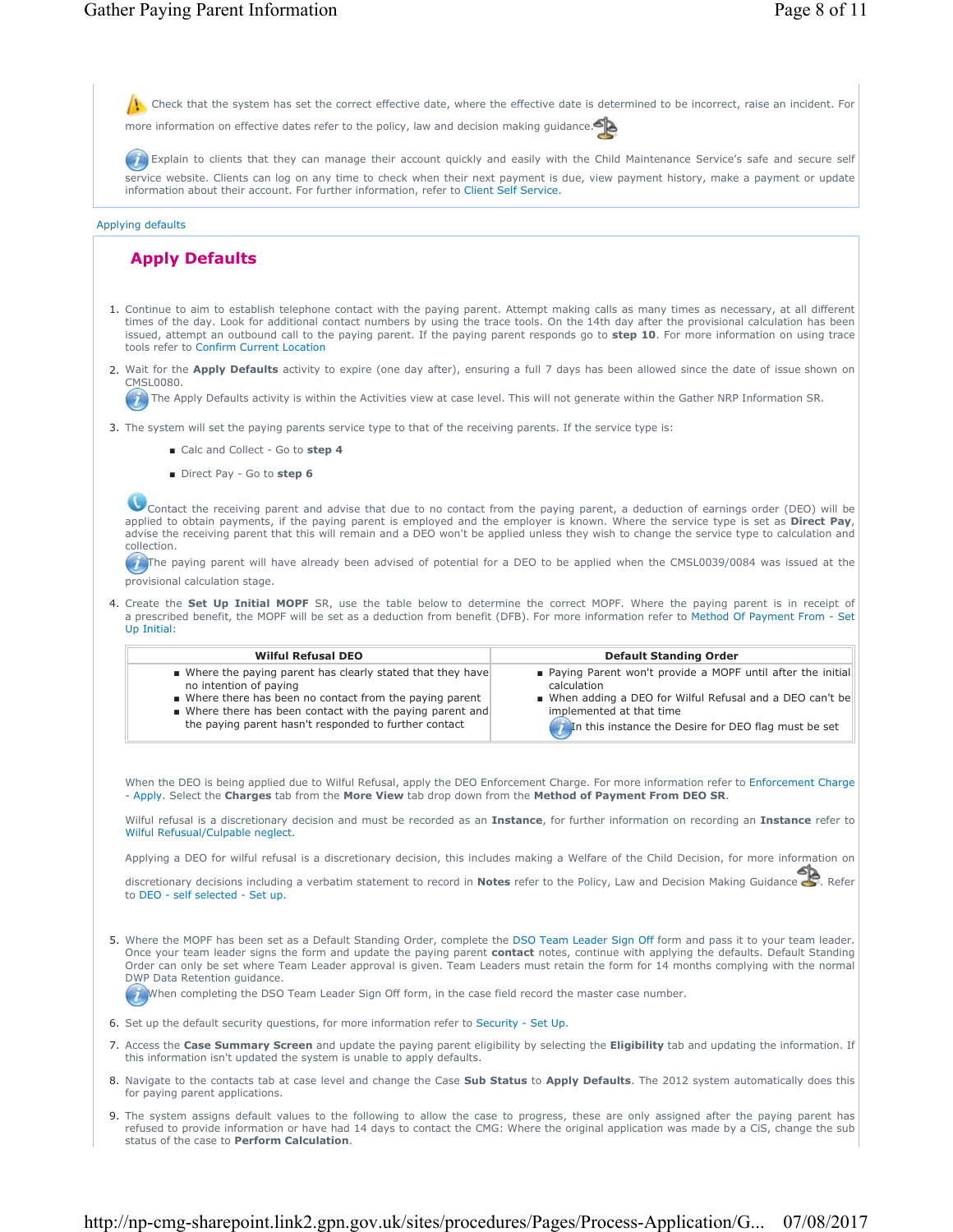- Shared Care is the same as the receiving parent
- Private Maintenance Arrangements None
- Relevant Children None
- Preferred Contact Method None
- Parentage Assumed
- Service Type Aligned to receiving parents, where this has been set as collect and pay update the Gather NRP Information SR notes with the following;

"Paying parent considered unlikely to pay due to failure to respond to telephone calls and requests for information. Service type aligned with applicant's request of collect and pay."

If this is direct pay the system will set a default frequency and collection date

- 10. The system carries on to perform the initial calculation/recalculation and schedule. For more information refer to Calculation Initial.
- 11. Ensure that all additional SR/s, where required are completed and then close the **Gather NRP Information** SR by setting the following:
	- **Status** = **Closed**
	- Sub Status = Completed

Northern Ireland exceptions

NICMS replaces CMG in Northern Ireland

Caseworkers will not need to ask sexual orientation and ethnicity questions.

The Charging Warm-Up lines to take for NICMS can be accessed by selecting the following link: NICMS Charging Warm-Up Lines to Take.

## HMRC Sensitive Employers

There are some employer details that will never be returned for some paying parents, this is because Her Majesty's Revenue & Customs (HMRC) mark them as sensitive, when this data is requested by CMS2012 nothing will be returned.

There are roughly 200,000 persons marked this way by HMRC out of a nationwide working population of roughly 50,000,000. Not all of these will be clients or require a deduction from earnings order (DEO) so it'll only likely effect a very small number of clients.

Below is a list of employers that are known to be considered as sensitive by HMRC, this list isn't exhaustive:

- HMRC
- Home Office
- Police Service of Northern Ireland (PSNI)
- The Security Services (MI5, MI6, GCHO)

If no employment details are received, which prevents a DEO order being applied, an alternative enforcement action must be used. For more information refer to Arrears - Consider Action.

## Case in Closure Journey

# **Check for enforcement method of payment on 1993/2003 scheme**

- 1. Check paying parent contact Notes for details of 1993/2003 enforcement action, eg live enforcement action, DEO/DER or RDO to determine the payment parent's service type/MOPF options:
	- If the paying parent has paid by DEO/DER on 1993/2003 and the DEO/DER:
		- has been in place for less than 6 months advise the paying parent that they need to have 6 consecutive months of DEO/DER payments on CMS before they can switch to direct debit. After 6 consecutive months of direct debit payments they can opt for direct pay. When setting up a DEO/DER for this reason refer to DEO - Self Selected - Set Up or DER - Self Selected - Set Up. Update the contact **Notes** with decision and reason for unlikely to pay check failure and the date the paying parent can request compliance opportunity.
		- has been in place for more than 6 months offer the paying parent a compliance opportunity, after paying by a voluntary method of payment for 6 consecutive months they can opt for direct pay. Update the contact **Notes** with the decision and reason for unlikely to pay check failure and the date the paying parent can request direct pay.
	- If the paying parent had paid by RDO or currently subject to on-going legal enforcement action on 1993/2003:
		- Advise the paying parent that to move to direct pay they first need to set up a voluntary method of payment and have 9 months of consecutive payments.

Update the contact **Notes** with the paying parent to take up or decline compliance opportunity and the date the paying parent can request direct pay.

Paying parent requests calculation first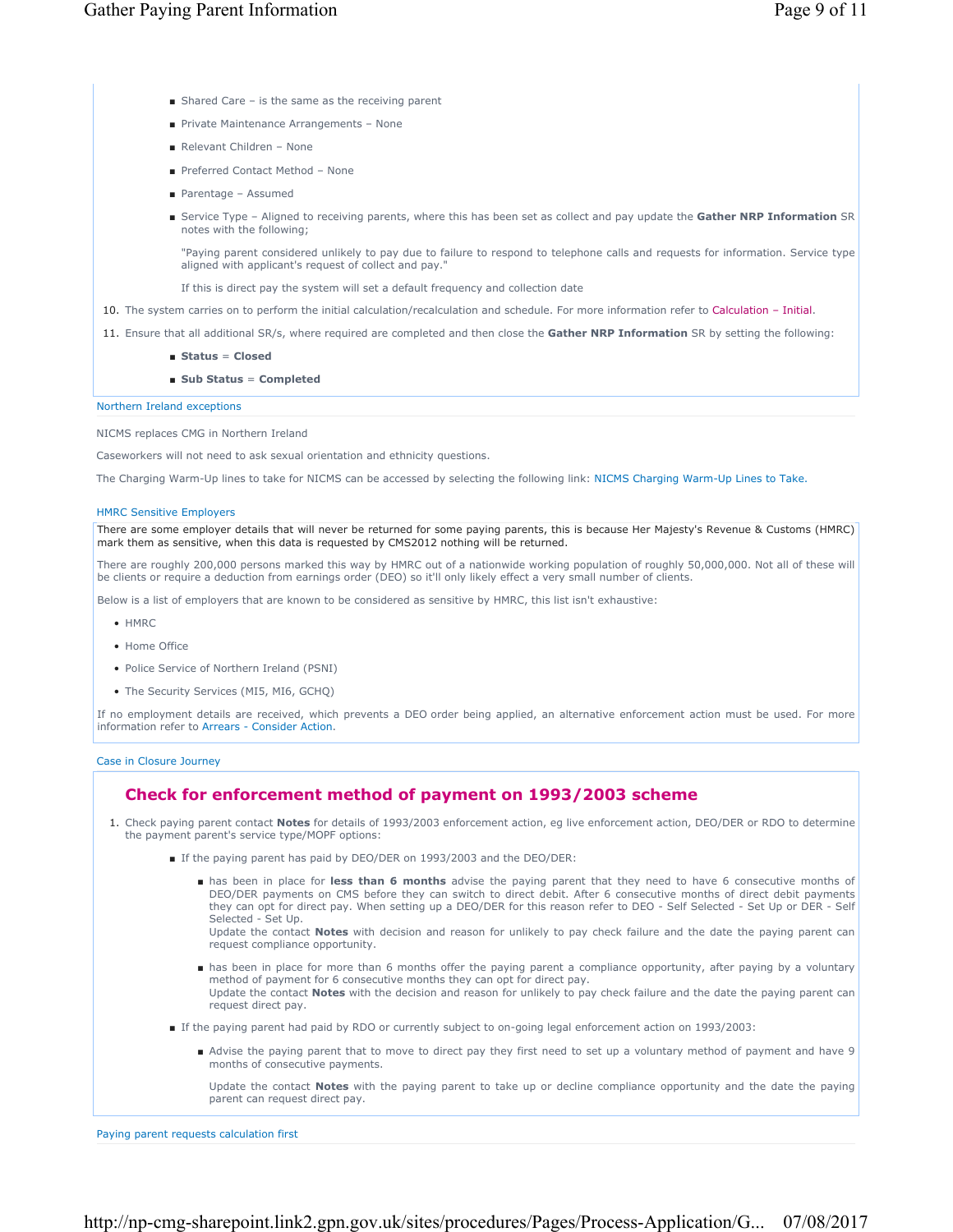# **Paying parent requests calculation first**

Where the paying parent requests the initial calculation before setting up a method of payment from, a discussion should be held with the paying parent. The following provides what needs to be covered in the conversation:

- Confirm whether the paying parent would be happy with verbal confirmation of the initial calculation over the phone, where they are provide the calculation figure and continue with setting the MOPF
- If the paying parent wants the initial calculation in writing then set the MOPF as Default Standing Order as an interim

# **Default Standing Order**

When the default standing order has been set in this instance, a call activity should be raised so that once the initial calculation has been issued and received by the paying parent, contact can be established and the MOPF changed to a preferred MOPF.

A service type of Direct Pay can still be set after the initial calculation as long as a payment hasn't been missed.

A DEO can be enforced where the first payment in the schedule is missed and the paying parent hasn't provided new MOPF information.

## CMSL0080 Your child maintenance application

Letter to applicant, reminding them they still need to provide missing information (this is the second request for information that they will receive).

If the letter is being issued to the applicant, select paragraph TM\_40149

If the letter is being issued to the other party, select paragraph TM\_40150

# Arrears - Consider Action

Callbacks Calculation - Initial Calculation - Provisional Calculation - Non HMRC Change - Address Change - Contact Details Change - Contact Preferences Change - Employment Status Change - Income Changes At Application / New Case CRA - Case Surveillance Existing Case - New CIFBA Existing Case - New ROC HMRC - Summary of Earned Income HMRC - Unmatched Income Maintenance Orders Overview Mandatory Reconsideration Method Of Payment From - Set Up Initial Method Of Payment To – Set Up Initial Parentage Dispute - Log Pensions Security - Set Up Self Selected DEO - Set up. Shared Care Dispute At Application SMS Text Terminology Changes Transfer Data Between Clients Universal Credit Variation - Special Expense